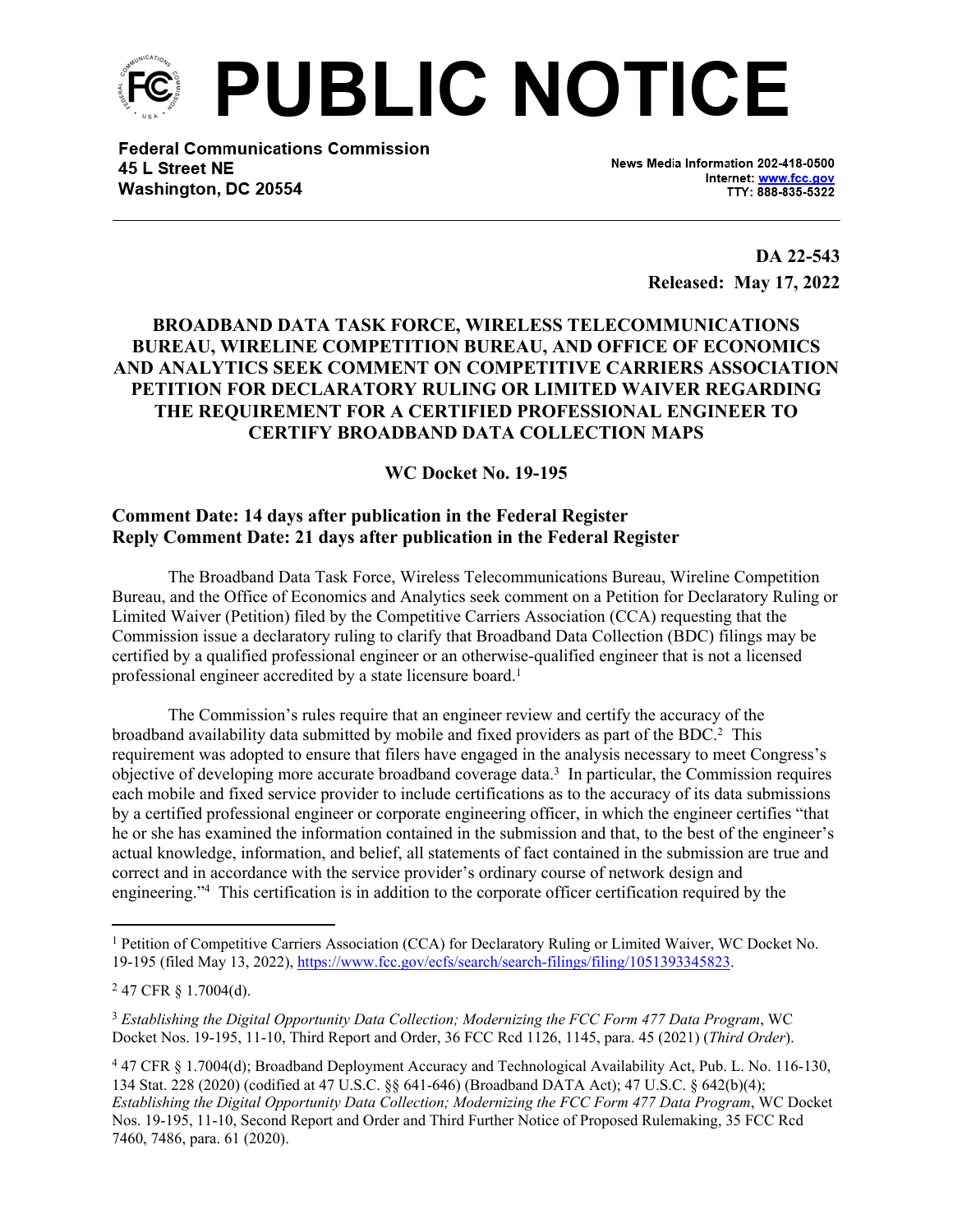Broadband DATA Act and the Commission in the *Second Order and Third Further Notice*. 5 For government and other third-party entities that submit verified broadband availability data, the engineering certification must also include a certification by a certified professional engineer that he or she is employed by the government or other third-party entity submitting the verified broadband availability data and has direct knowledge of, or responsibility for, the generation of the government or other entity's Broadband Data Collection coverage maps.<sup>6</sup>

In its petition, CCA asserts that the "experience and expertise developed by [Radio Frequency (RF)] engineers through their work provides comprehensive skills relevant to broadband deployment [and] provides skills comparable to, and perhaps more relevant than, general licensure through the PE ... exam process."<sup>7</sup> CCA therefore requests that the Commission clarify that the requirement in 47 CFR section 1.7004(d) that all providers must include as part of their BDC filing a certification of the accuracy of its submissions by a certified professional engineer may be completed by either a licensed professional engineer or an otherwise qualified engineer who possesses the appropriate engineering expertise but does not hold a professional engineer license.<sup>8</sup> Additionally, CCA requests that the Commission clarify that the term "corporate engineering officer" may be any employee who has "direct knowledge" and is "responsible for" the carrier's network design and construction and who possesses a Bachelor of Science degree in Engineering.<sup>9</sup> Alternatively, CCA requests a limited waiver of the requirement that BDC data be certified by a licensed professional engineer, and instead allow mobile providers to certify their data with an RF engineering professional with specified qualifications that are directly relevant to broadband availability assessment.<sup>10</sup> CCA recommends that if the Commission seeks to specify qualification standards or requirements for engineers to certify broadband availability, it should adopt standards that specifically relate to broadband availability assessment, such as academic and employment experience, RF and propagation modeling experience, and knowledge relevant to wireless carriers' networks.<sup>11</sup>

We seek comment on these and other issues raised by the Petition as they may impact both fixed and mobile broadband service providers.

\*\*\*

*Filing Requirements*. Interested parties may file comments on or before the date indicated on the first page of this document.<sup>12</sup> All filings must refer to **WC Docket No. 19-195**. Comments may be filed using the Commission's Electronic Comment Filing System (ECFS).<sup>13</sup>

- Electronic Filers: Comments may be filed electronically using the Internet by accessing ECFS: [https://www.fcc.gov/ecfs/.](https://www.fcc.gov/ecfs/)
- Paper Filers: Parties who choose to file by paper must file an original and one copy of each filing.

<sup>5</sup> *Third Order,* 36 FCC Rcd at 1144-45, para. 43; 47 U.S.C. § 642(b)(4).

<sup>6</sup> *Third Order,* 36 FCC Rcd at 1152, para. 63; *see also* 47 CFR § 1.7004(d).

<sup>7</sup> Petition at 6-7.

<sup>8</sup> Petition at 8; *see also Third Order*, 36 FCC Rcd at 1144-45, para. 43.

<sup>&</sup>lt;sup>9</sup> Petition at 9.

<sup>&</sup>lt;sup>10</sup> Petition at 9-10.

<sup>11</sup> Petition at 9-10.

<sup>12</sup> *See* 47 CFR §§ 1.2, 1.405, and 1.419.

<sup>13</sup> *See Electronic Filing of Documents in Rulemaking Proceedings*, 63 Fed. Reg. 24121 (1998).